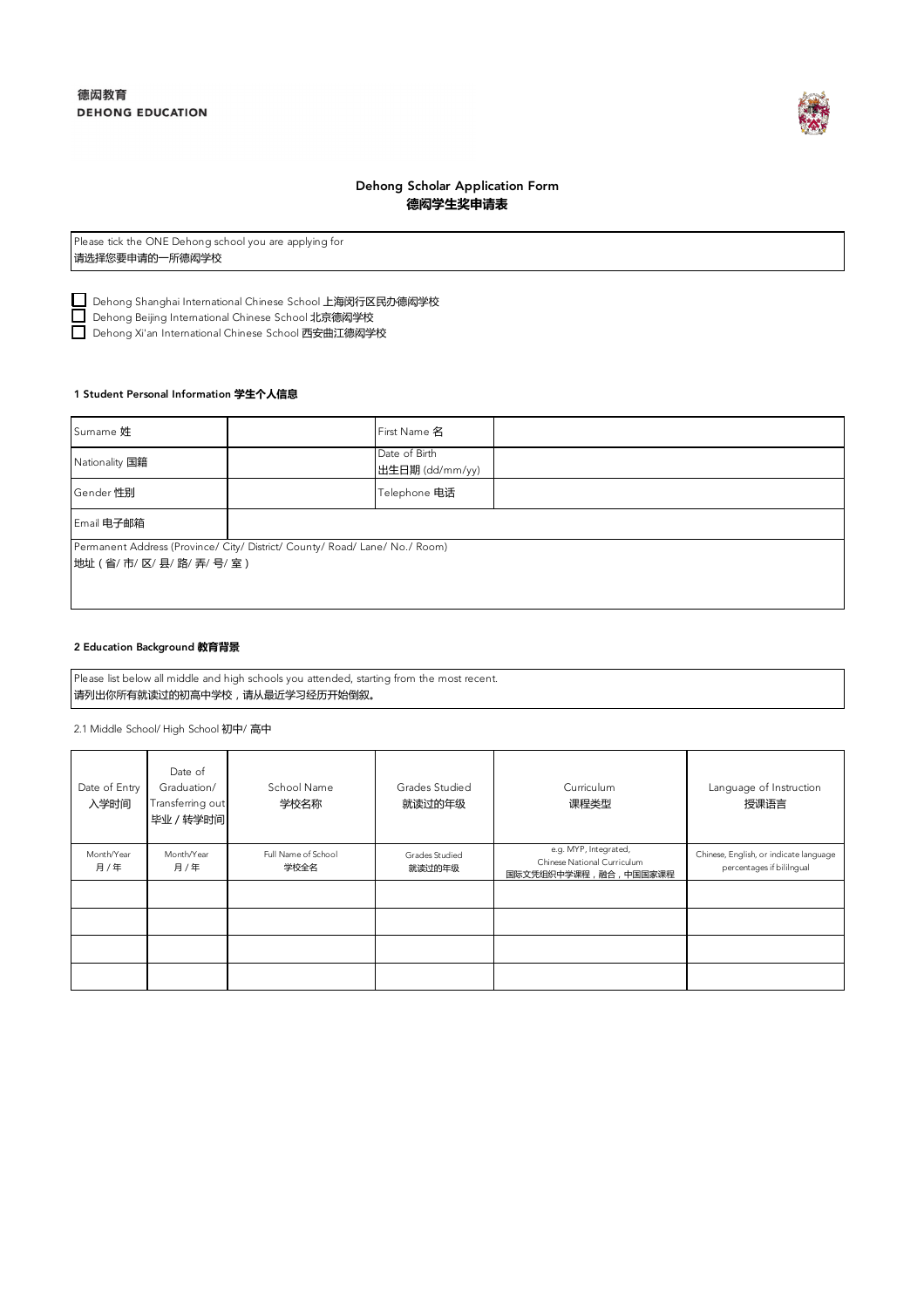Received Date Month/Year 获奖日期 月/年 Level of Certificates (If applicable) 证书等级(如适用) Certification/Award Name 证书/奖项名称 Organisation 颁奖机构 IMPORTANT: Scanned/ photographed copies of certificates and awards will need to shared at interview. 重要提示:在面试时,需要携带各类提及的证书、奖项或扫描件。

### 3 Academic Results **学术成绩**

3.1 English language test score 语言考试成绩

IMPORTANT: Students studying at Dehong schools are requested to complete an Oxford Placement Test for English and will be arranged by school. 德闳在读学生必须参加牛津英语线上测试,学校会统一进行安排。

IELTS and TOEFL score can be provided if available. 如有雅思或托福成绩可以提供, 请填写以下表格。

IELTS (if available) 雅思 (非必填)

| Exam Date<br>dd/mm/yy<br>考试日期<br>日 / 月 / 年                                                                                                                     | Listening<br>听力 | Speaking<br>口语 | Writing<br>写作 | Reading<br>阅读 |  |  |
|----------------------------------------------------------------------------------------------------------------------------------------------------------------|-----------------|----------------|---------------|---------------|--|--|
|                                                                                                                                                                |                 |                |               |               |  |  |
| If you have not received your IELTS score, please specify the date you anticipate to receive the report card (dd/mm/yy)<br>如果你还没有收到你的雅思成绩,请告知预计能获得成绩的日期(日/月/年) |                 |                |               |               |  |  |

TOEFL (if available) 托福(非必填)

| Exam Date<br>dd/mm/yy<br>考试日期<br>日/月/年                                                                                                                          | Total Score<br>总分 | Listening<br>听力 | Speaking<br>口语 | Writing<br>写作 | Reading<br>阅读 |  |
|-----------------------------------------------------------------------------------------------------------------------------------------------------------------|-------------------|-----------------|----------------|---------------|---------------|--|
|                                                                                                                                                                 |                   |                 |                |               |               |  |
| If you have not received your TOEFL score, please specify the date you anticipate to receive the report card (dd/mm/yy)<br> 如果你还没有收到你的托福成绩,请告知预计能获得成绩的日期(日/月/年) |                   |                 |                |               |               |  |

3.2 Zhongkao Results or Equivalent (if available) 中考成绩或同等水平学术成绩 (非必填)

IMPORTANT: Students studying at Dehong schools are not requested for submitting Zhongkao transcript. School reports and transcripts will be reviewed by the school. If you are not a Dehong student, a copy of your most recent School report/ transcript must be submitted with your application.

## 重要提示:如果你是德闳在读学生,无需提交中考成绩。学校会自行评估学生的学术报告和成绩单。如果非德闳在读学生,请额外提供有效成绩单及教 师评语。

Zhongkao Score or First/ Second Mock (if available) 中考或一模二模成绩 (非必填)

| Total score | .hinese       | Mathematics | English | Integrated Test | History | Morality & Law | <b>PE</b> |
|-------------|---------------|-------------|---------|-----------------|---------|----------------|-----------|
| 总分          | 语文            | 数学          | 外语      | 综合测试            | 历史      | 道德与法治          | 体育        |
| 750         | 1150<br>1 J J | 150         | 150     | 150             | /60     | /60            | /30       |

If you do not have Zhongkao or mock exam scores, please provide equivalent test score here (e.g. IGCSE) 如果你没有中考或模考成绩,请提供同等水平考试成绩(如IGCSE)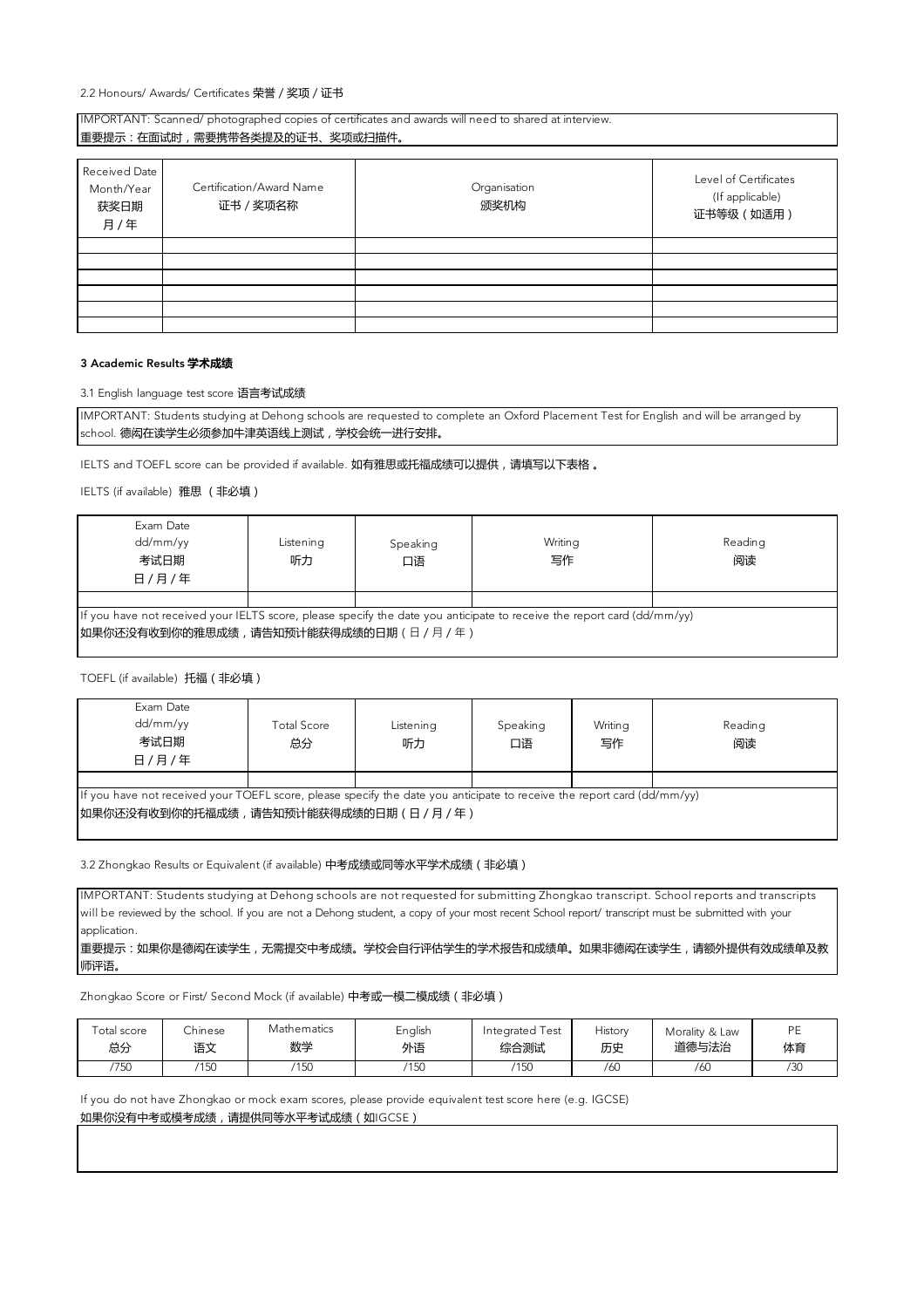# 4 IBDP Subject Interest - IB**课程兴趣**

IBDP subjects you are interested in studying (tick all that apply as this information is for our reference of your academic interests. Your current selection may be different from your final subject selection for IBDP, which is the outcome of more collaborative discussions after you are admitted into the programme.) 请选择所有您目前感兴趣的课程(勾选所有符合兴趣的选项,此信息仅供我们了解您的学术兴趣,您目前的选择与国际文凭高中课程的最终选课可能不同,未来课程 选择将在入校后基于更多的共同讨论而确定。)

| 4.1 Studies in Language and Literature                               |                                           | Chinese A (Required) 汉语语言与文学研究 (必修)<br>8<br>0 |                                                       |                          |  |  |
|----------------------------------------------------------------------|-------------------------------------------|-----------------------------------------------|-------------------------------------------------------|--------------------------|--|--|
| 语言与文学研究                                                              |                                           | English A 英语语言与文学研究                           |                                                       |                          |  |  |
| 4.2 Language Acquisition<br>语言习得                                     |                                           | English 英语语言习得                                |                                                       |                          |  |  |
|                                                                      | History 历史                                |                                               | Philosophy 哲学                                         | □<br>□                   |  |  |
|                                                                      | Geography 地理                              |                                               | Psychology 心理学                                        | $\overline{\phantom{a}}$ |  |  |
|                                                                      | Economics 经济学                             |                                               | Business Management 商业管理                              | $\Box$                   |  |  |
| 4.3 Individuals and Societies                                        | World Religions 世界宗教                      |                                               | Global Politics 全球政治                                  | $\Box$                   |  |  |
| 个体与社会                                                                |                                           |                                               | Environmental Systems & Societies 环境系统与社会             | □                        |  |  |
|                                                                      |                                           |                                               | Information Technology in a Global Society 全球社会中的信息技术 | $\Box$                   |  |  |
|                                                                      |                                           |                                               | Social and Cultural Anthropology 社会与文化人类学             | □                        |  |  |
| 4.4 Mathematics                                                      |                                           |                                               | Analysis and Approaches 数学分析与方法                       | $\Box$                   |  |  |
| 数学                                                                   |                                           |                                               | Applications and Interpretation 数学应用与解释               | Ō                        |  |  |
|                                                                      | Physics 物理                                | П                                             | Design Technology 设计技术                                | $\Box$                   |  |  |
| 4.5 Sciences                                                         | Chemistry 化学                              |                                               | Sports, Exercise and Health Science<br>体育、运动和健康科学     | П                        |  |  |
| 科学学科                                                                 | Biology 生物学                               | П                                             | Computer Science 计算机科学                                | П                        |  |  |
|                                                                      | Environmental Systems & Societies 环境系统与社会 |                                               |                                                       |                          |  |  |
|                                                                      | Dance 舞蹈                                  | П                                             | Film 影视艺术                                             | П                        |  |  |
| 4.6 The Arts<br>艺术学科*                                                | Music 音乐                                  | П                                             | Visual Arts 视觉艺术                                      | П                        |  |  |
|                                                                      |                                           | Theatre 戏剧                                    |                                                       | □                        |  |  |
| You are invited to bring your full arts portfolio in your interview. |                                           |                                               |                                                       |                          |  |  |
| 如果您做过艺术作品集,请在面试时携带您的完整作品集原件。                                         |                                           |                                               |                                                       |                          |  |  |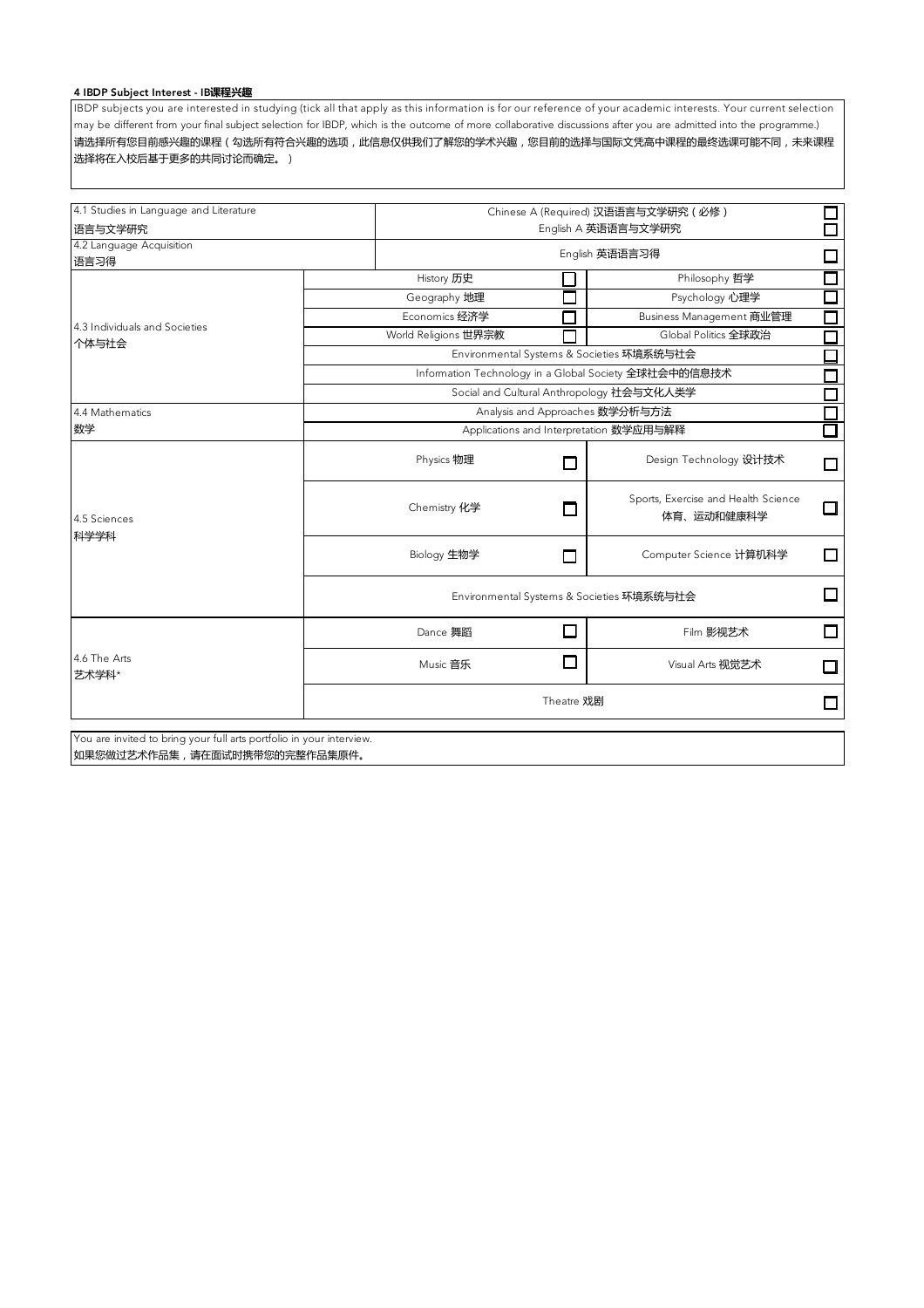| 5. Parents' Information 父母信息 |  |              |  |  |
|------------------------------|--|--------------|--|--|
| <b>Father 父亲</b>             |  |              |  |  |
| Sumame Name 姓                |  | First Name 名 |  |  |
| Nationality 国籍               |  | Telephone 电话 |  |  |
| Email 电子邮箱                   |  |              |  |  |
| Employer 工作单位                |  | Position 职位  |  |  |
|                              |  |              |  |  |
| Mother 母亲                    |  |              |  |  |
| Sumame Name 姓                |  | First Name 名 |  |  |
| Nationality 国籍               |  | Telephone 电话 |  |  |
| Email 电子邮箱                   |  |              |  |  |
| Employer 工作单位                |  | Position 职位  |  |  |

## 6. Personal Statement **个人陈述**

Please write a short introduction of yourself in English with no more than 500 words. You can tell us about your study and life to date, including academic and non-academic activities, discuss your distinctions, honours, strengths, interests and how they are related to who you are today and who you want to be in the future. You must also include an evaluation of your suitability for the IB Diploma Programme and your future university and career pathway. This information shall be provided on a separate sheet as attachment.

请使用500字以内的英文进行个人陈述。您可以简单地回顾迄今为止的学习生涯和生活(包括学术以及非学术活动),与我们分享您的特长、荣誉、优势、兴趣,以 及这些是如何影响您成为现在的自己和未来您想成为的自己。同时,您也需要提供一份包含自己与IB课程的合适性,以及未来大学和职业发展的评估。请以附件形式 单独提交个人陈述内容。

#### 7. Source Information **信息来源**

Where did you hear about Yung Wing Scholarship? 您是通过何种渠道了解到德闳奖学金计划的?

| Dehong website 德闳官网                                                           |  |
|-------------------------------------------------------------------------------|--|
| Wechat 微信                                                                     |  |
| Currently studying in a Dulwich College or Dulwich High School/ Dehong School |  |
| 现就读于德威姐妹学校或德闳学校                                                               |  |
| Others' referral 他人推荐                                                         |  |
| Marketing event 市场活动                                                          |  |
| Other institutions please specify the full name                               |  |
| 如有其它,请标注具体机构名称                                                                |  |